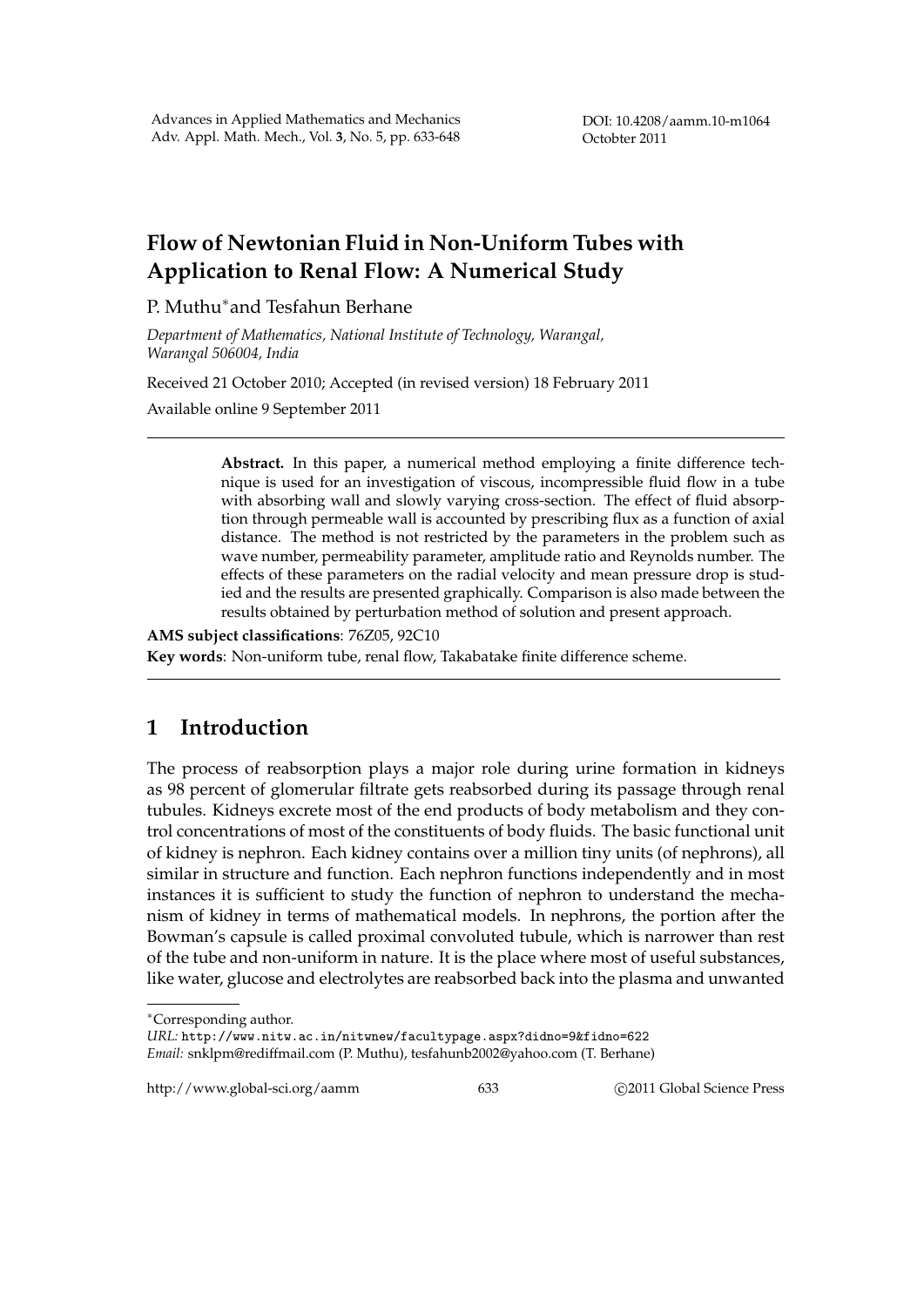substances pass into urine. Thus it is of interest to study the flow in proximal tubule using mathematical models.

Study of viscous fluid flow in channels of varying cross section with permeable wall is significant because of its applications to both physiological and engineering flow problems. The flow of fluid in a renal tubule has been studied by various authors. Macey [1] formulated the problem as the flow of an incompressible viscous fluid through a circular tube with linear rate of reabsorption at the wall. Whereas, Kelman [2] found that the bulk flow in the proximal tubule decays exponentially with the axial distance. Then, Macey [3] used this condition to solve the equations of motion and mentioned that the longitudinal velocity profile is parabolic and the drop in mean pressure is proportional to the mean axial flow. Marshall and Trowbridge [4] and Palatt et al. [5] used physical conditions existing at the rigid permeable tube instead of prescribing the flux at the wall as a function of axial distance.

The representation of a proximal tubule as a uniform tube with constant wall permeability is obviously an idealization. Radhakrishnamacharya et al. [6] considered a non-uniform geometry to model renal tubule while the previous studies considered it uniform. They made an attempt to understand the flow through the renal tubule by studying the hydrodynamical aspects of an incompressible viscous fluid in a circular tube of exponentially varying cross-section with reabsorption at the wall. Following similar approach, Chandra and Prasad [7] analyzed fluid flow in rigid tube of slowly varying cross-section by considering different geometries. Also they investigated the problem by considering fluid exchange across the permeable wall governed by Starling's hypothesis. Chaturani and Ranganatha [8] studied fluid flow through a diverging/converging tube with variable wall permeability. They obtained approximate analytical solution for the case that the flux at the wall depends on wall permeability and transboundary pressure drop. Recently, Muthu and Tesfahun [9] have studied the fluid flow in nonuniform rigid wavy channel of varying cross section and presented the effects of slope parameter, reabsorption coefficient on the transverse velocity and mean pressure drop.

In all the above studies, the method used to solve the governing equations of the fluid motion is perturbation method of solution by taking small nonuniform tube parameter/curvature parameter. As per the knowledge of the authors there is no numerical study of the above problems reported in the literature.

Hence, in this paper, the Navier-Stokes equations governing the flow of an incompressible viscous fluid through a wavy (rigid diverging/converging tube of varying cross-section) non-uniform permeable tube are solved numerically by using the finite difference technique related to the method of Takabatake-Ayukawa [10]. The effects of wave number (*δ*), reabsorption coefficient (*α*), amplitude ratio (*ϵ*) and Reynolds number on the transverse velocity, stream function and mean pressure drop are studied without restrictions on the parameters of the problem, in principle. Further, we compared the results found by the current approach with that of perturbation method of solution.

The boundary of the tube wall vary with *x*. It is taken as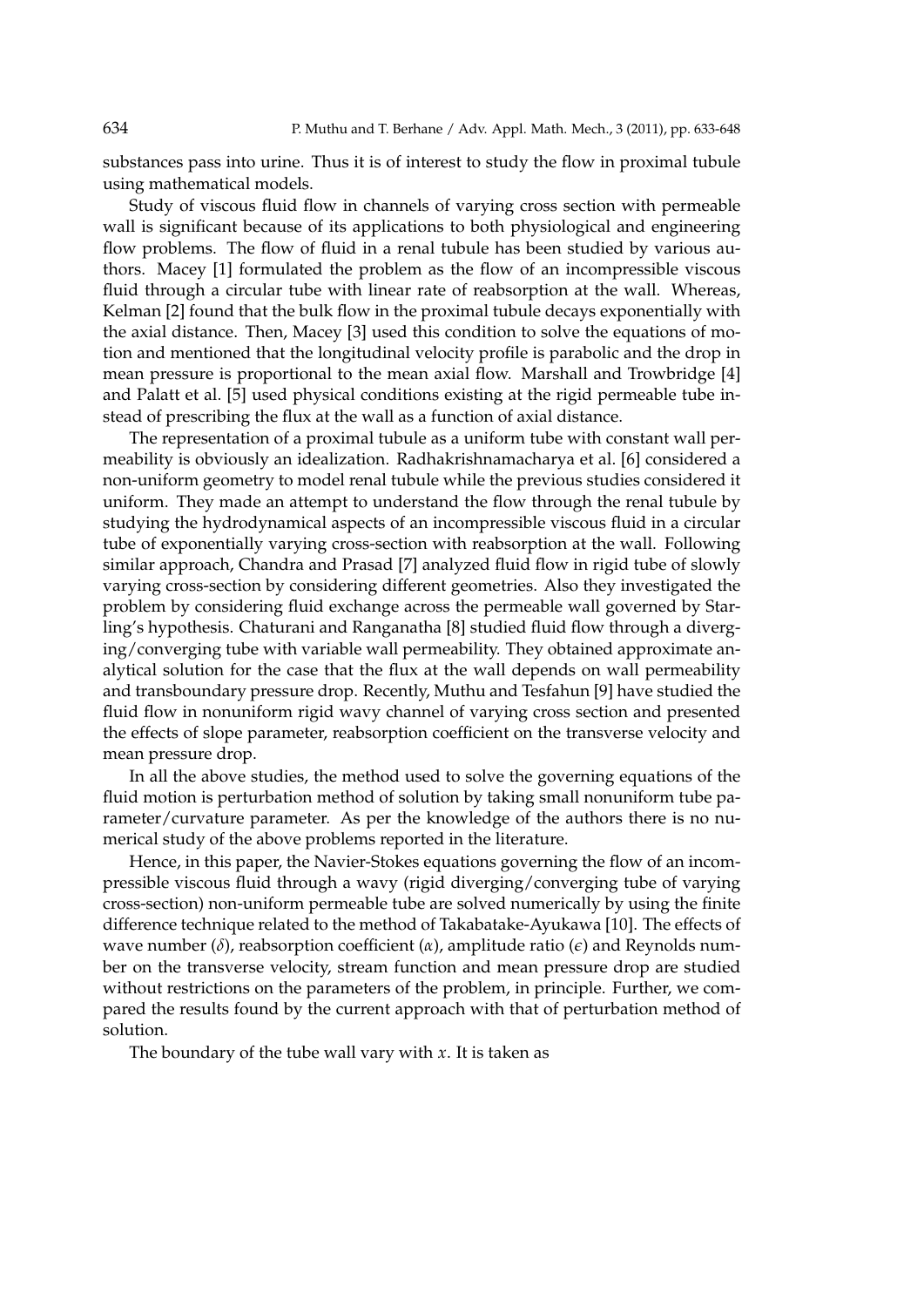P. Muthu and T. Berhane / Adv. Appl. Math. Mech., 3 (2011), pp. 633-648 635

$$
\eta(x) = d + k_1 x + a \sin\left(\frac{2\pi x}{\lambda}\right),\tag{1.1}
$$

where *d* is the radius of the tube at the inlet (at  $x = 0$ ).  $k_1$  is a constant whose magnitude depends on the length of the tube exit and inlet dimensions, *a* is the amplitude and  $\lambda$  is the wave length (see Fig. 1). Here, we assume  $k_1 \ll 1$  to model the slowly varying slope.



Figure 1: Geometry of the problem.

### **2 Mathematical formulation**

Consider an incompressible fluid flow through a tube with slowly varying crosssection as given by Eq. (1.1). The motion of the fluid is assumed to be laminar, steady and symmetric. The tube is long enough to neglect the initial and end effects. The governing equations of such fluid motion are given by [6],

$$
\frac{\partial u}{\partial x} + \frac{1}{r} \frac{\partial (r v)}{\partial r} = 0,
$$
\n(2.1a)

$$
u\frac{\partial u}{\partial x} + v\frac{\partial u}{\partial r} = -\frac{1}{\rho}\frac{\partial p}{\partial x} + v\left(\frac{\partial^2 u}{\partial x^2} + \frac{\partial^2 u}{\partial r^2} + \frac{1}{r}\frac{\partial u}{\partial r}\right),\tag{2.1b}
$$

$$
u\frac{\partial v}{\partial x} + v\frac{\partial v}{\partial r} = -\frac{1}{\rho}\frac{\partial p}{\partial r} + v\left[\frac{\partial^2 v}{\partial x^2} + \frac{\partial^2 v}{\partial r^2} + \frac{\partial}{\partial r}\left(\frac{v}{r}\right)\right],
$$
 (2.1c)

where *u* and *v* are the velocity components along the *x* and *r* axes respectively, *p* is the pressure, *ρ* density of the fluid and  $ν = μ/ρ$  is kinematic viscosity.

The equations of motion are subjected to the boundary conditions:

(a) The tangential velocity at the wall is zero. That is,

$$
u + \frac{d\eta}{dx}v = 0, \quad \text{at } r = \eta(x). \tag{2.2}
$$

(b) The regularity condition requires

$$
v = 0
$$
 and  $\frac{\partial u}{\partial r} = 0$ , at  $r = 0$ . (2.3)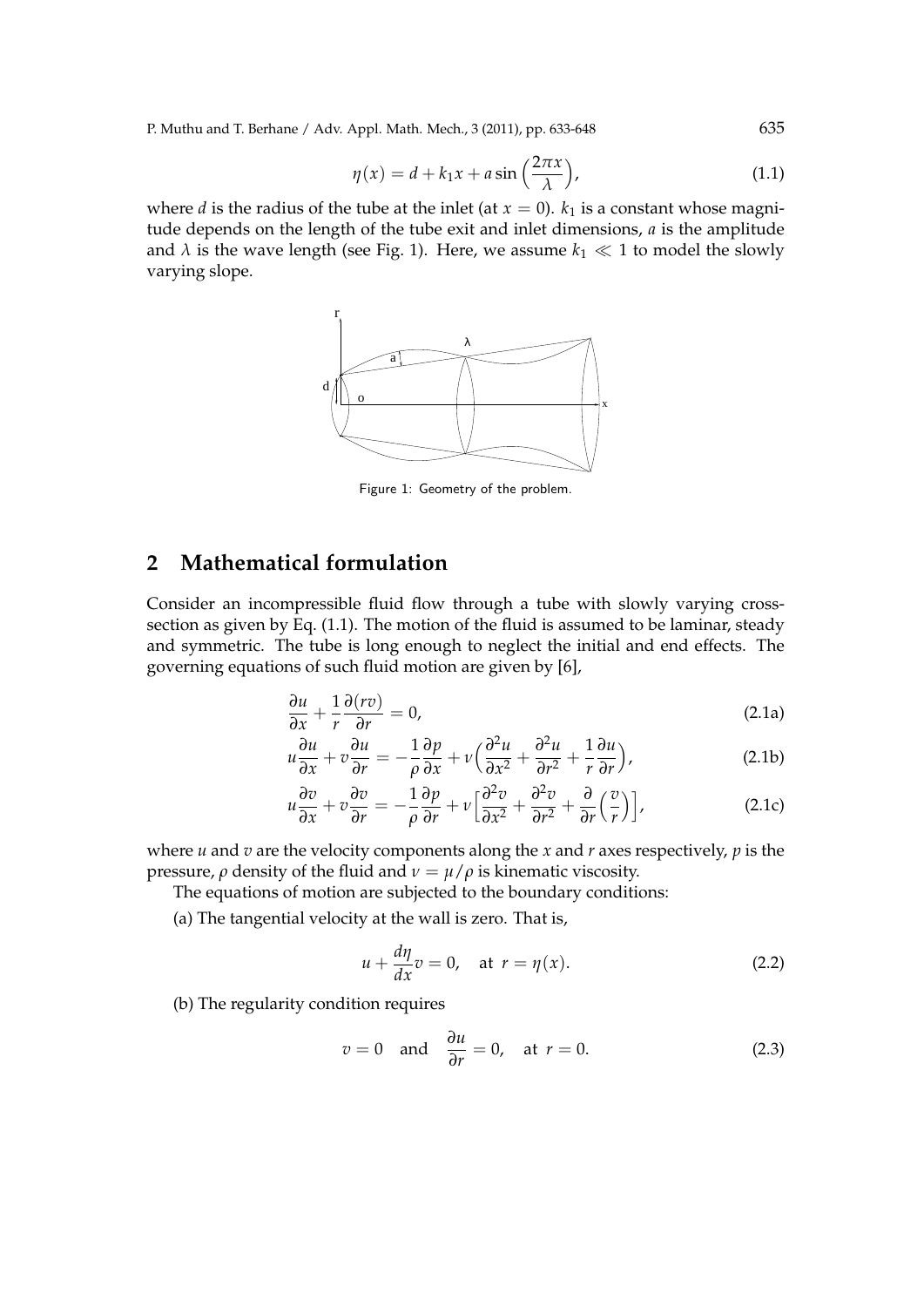(c) The reabsorption has been accounted for by considering the bulk flow as a decreasing function of *x*. That is, the flux across a cross-section is given as

$$
Q(x) = \int_0^{\eta(x)} 2\pi r u(x, r) dr = Q_0 F(\alpha x),
$$
 (2.4)

where  $F(\alpha x) = 1$ , when  $\alpha = 0$  and decreases with  $x, \alpha \ge 0$  is the reabsorption coefficient and is a constant, and  $Q_0$  is the flux across the cross-section at  $x = 0$ .

Introducing stream function  $\psi$ , the vorticity  $\omega$  and  $\zeta$  (introduced to simplify the discussion of the numerical method) by

$$
u = \frac{1}{r} \frac{\partial \psi}{\partial r}, \quad v = -\frac{1}{r} \frac{\partial \psi}{\partial x}, \quad \omega = \frac{\partial v}{\partial x} - \frac{\partial u}{\partial r} \quad \text{and} \quad \zeta = r\omega,
$$
 (2.5)

and the following non-dimensional quantities

$$
x' = \frac{x}{\lambda'}, \qquad r' = \frac{r}{d'}, \qquad \eta' = \frac{\eta}{d'},
$$
  

$$
\psi' = \frac{2\pi\psi}{Q_0}, \qquad \alpha' = \alpha\lambda, \qquad \zeta' = \frac{2\pi d^2}{Q_0}\zeta,
$$

the above governing equations together with boundary conditions in the dimensionless form are given by (after dropping the primes)

$$
\delta^2 \frac{\partial^2 \psi}{\partial x^2} - \frac{1}{r} \frac{\partial \psi}{\partial r} + \frac{\partial^2 \psi}{\partial r^2} = -\zeta,
$$
\n(2.6a)

$$
\delta^2 \frac{\partial^2 \zeta}{\partial x^2} - \frac{1}{r} \frac{\partial \zeta}{\partial r} + \frac{\partial^2 \zeta}{\partial r^2} = \frac{\delta R_e}{2} \left( \frac{\partial \psi}{\partial r} \frac{\partial \zeta}{\partial x} + \frac{2}{r^2} \frac{\partial \psi}{\partial x} \zeta - \frac{\partial \psi}{\partial x} \frac{\partial \zeta}{\partial r} \right).
$$
 (2.6b)

The boundary conditions are:

$$
\frac{\partial \psi}{\partial r} = \delta (k_1 + A \cos(2\pi x)) \frac{\partial \psi}{\partial x}, \qquad \text{at } r = \eta(x) = 1 + kx + \epsilon \sin(2\pi x), \quad (2.7a)
$$

$$
\psi = 0 \text{ and } -\frac{1}{r^2} \frac{\partial \psi}{\partial r} + \frac{1}{r} \frac{\partial^2 \psi}{\partial r^2} = 0, \text{ at } r = 0,
$$
\n(2.7b)

$$
\psi = F(\alpha x), \qquad \text{at } r = \eta(x) = 1 + kx + \epsilon \sin(2\pi x), \quad (2.7c)
$$

where

$$
\delta = \frac{d}{\lambda}, \qquad R_e = \frac{Q_0}{\pi d\nu}, \qquad A = \frac{2\pi a}{\lambda}, \qquad \epsilon = \frac{a}{d}, \qquad k = \frac{k_1 \lambda}{d}.
$$

The parameter  $R_e$  is the Reynolds number and  $\delta$  is the wave-number (the ratio of inlet radius to the wavelength).  $\epsilon$  is amplitude ratio (the ratio of amplitude to the inlet radius) and *k* is slope parameter. In this problem, we consider exponentially decaying bulk flow, that is, in Eq. (2.7c), *F* is taken as

$$
F(\alpha x) = e^{-\alpha x}, \quad \text{for } 0 \le x \le 1. \tag{2.8}
$$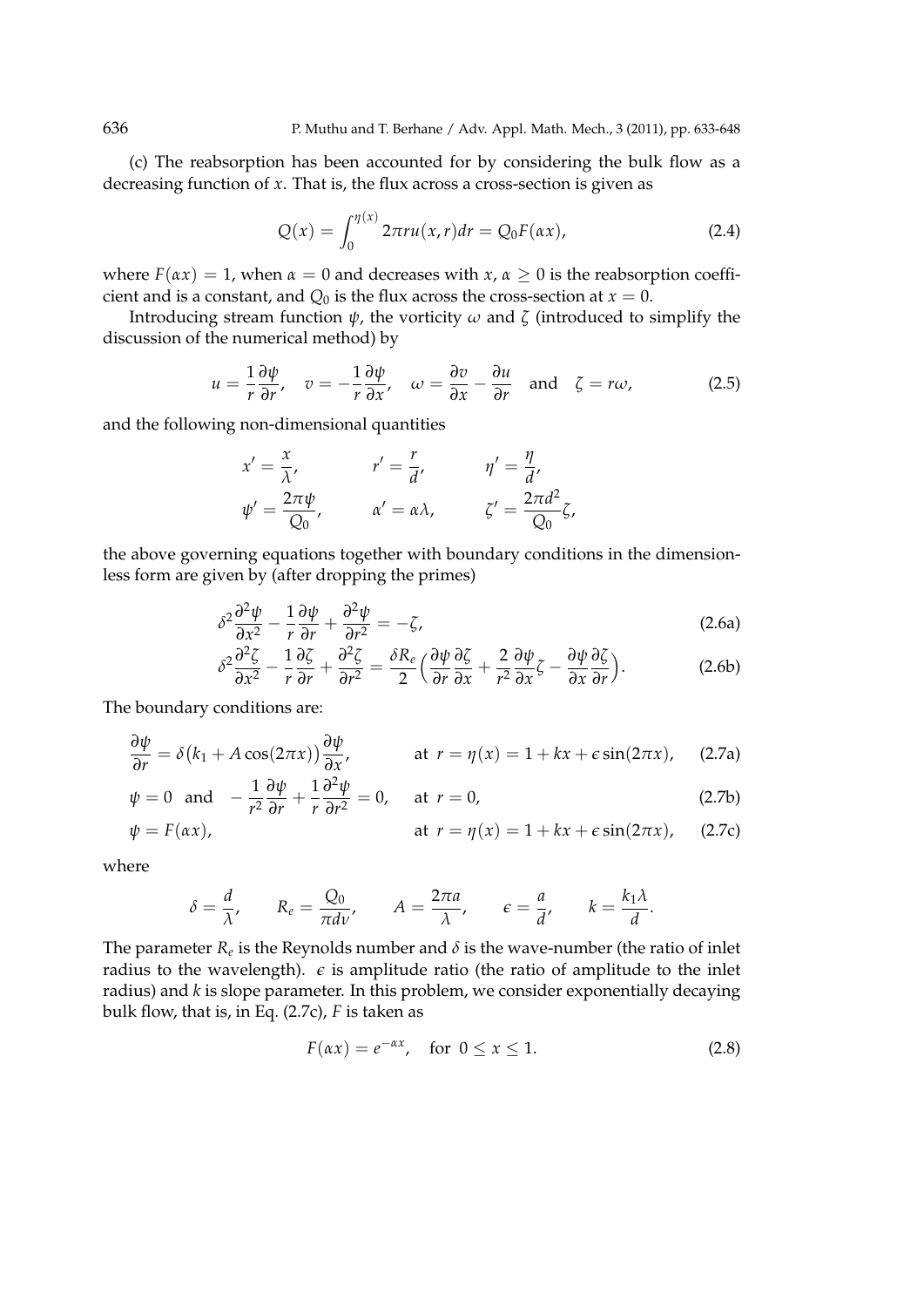#### **3 Numerical analysis**

In the present analysis, the governing equations (2.6a) and (2.6b) together with the boundary conditions (2.7a)-(2.7c) are solved numerically in the finite region ABCD (Fig. 2). Although the boundary conditions for the infinite tube have been given, the present numerical method requires furthermore the conditions on the entrance section AD and the exit section BC because the numerical analysis is carried out for the finite region ABCD as discussed by [10] and [13]. Due to this, the following conditions shall be introduced:

a) The *r*-directional component of the flow velocity vanishes. That is,  $v = 0$ .

b) The profile of the stream function  $\psi$  is given by the prescribed functions  $f(r)$ and  $g(r)$  at AD and BC respectively.

Therefore, the boundary conditions used in the analysis can be rearranged as follows:

$$
\psi = 0, \qquad -\frac{1}{r^2} \frac{\partial \psi}{\partial r} + \frac{1}{r} \frac{\partial^2 \psi}{\partial r^2} = 0, \qquad \text{on AB,} \qquad (3.1a)
$$

$$
\psi = f(r), \qquad \frac{\partial \psi}{\partial x} = 0, \qquad \text{on AD (inflow)}, \qquad (3.1b)
$$

$$
\psi = Q_0 e^{-\alpha x}, \quad \frac{\partial \psi}{\partial r} = \delta \left( k_1 + A \cos(2\pi x) \right) \frac{\partial \psi}{\partial x}, \quad \text{on CD,}
$$
\n(3.1c)

$$
\psi = g(r), \qquad \frac{\partial \psi}{\partial x} = 0, \qquad \text{on BC (outflow)}, \qquad (3.1d)
$$

where  $f(r)$  and  $g(r)$  are functions of *r*, such that *u* is parabolic at AD and BC sections. We assume that these functions satisfy the boundary conditions so that the solution is free from discontinuities.

The finite region ABCD is divided by an integral number of meshes *N* in the *x*direction and by an integral number of meshes *M* in the *r*-direction, thus the lattice points are numbered *i* and *j*. Then the mesh sizes in *x* and *r*-direction are given re-



Figure 2: Calculating region of the problem.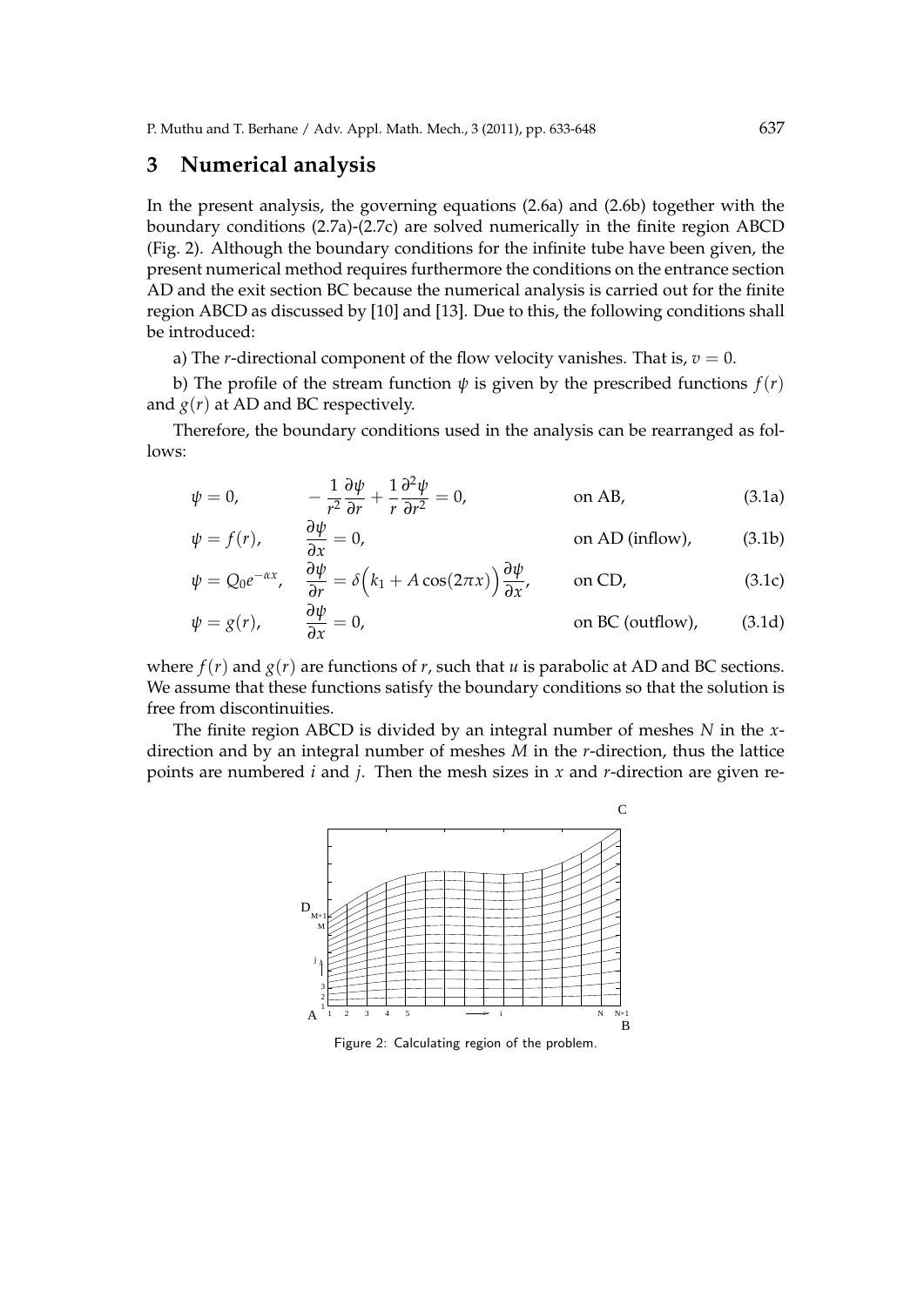spectively by

$$
k = \frac{1}{N'}, \quad h_i = \frac{\eta(x_i)}{M}, \quad \text{with } \eta(x_i) = 1 + kx_i + \epsilon \sin(2\pi x_i). \tag{3.2}
$$

#### **3.1 Finite difference approximation of the governing equations**

Consider six lattice points  $(x, r)$ ,  $(x + k, r + \delta_{i,j})$ ,  $(x, r + h_i)$ ,  $(x - k, r - \delta_{i-1,j})$ ,  $(x, r$ *h*<sub>*i*</sub>), (*x* − *k*,*r* − *h*<sub>*i*−1</sub> − *δ*<sub>*i*−1,*j*</sub>) numbered 0, 1, 2, 3, 4, 5 respectively in Fig. 3, and try to determine the coefficients *α<sup>n</sup>* so that the following difference equation is satisfied:

$$
\left. \left( \delta^2 \frac{\partial^2 \psi}{\partial x^2} - \frac{1}{r} \frac{\partial \psi}{\partial r} + \frac{\partial^2 \psi}{\partial r^2} \right) \right|_0 = \alpha_0 \psi_0 + \alpha_1 \psi_1 + \alpha_2 \psi_2 + \alpha_3 \psi_3 + \alpha_4 \psi_4 + \alpha_5 \psi_5,\tag{3.3}
$$

where  $\psi_n$  represents the value of function  $\psi$  at the point numbered *n*.

By expanding each  $\psi_n$  in Eq. (3.3) by Taylor series about the point numbered 0 and equating the coefficients of *ψn*, we get a set of equations for the unknown terms *αn*. Then substituting Eq. (3.3) into Eq. (2.6a) yields the following *ψ* difference equation with a second order accuracy  $o(h^2, k^2)$  when centred differences are used, which is based on Eq. (2.6a), can be written as

$$
\alpha_0 \psi_{i,j} + \alpha_1 \psi_{i+1,j} + \alpha_2 \psi_{i,j+1} + \alpha_3 \psi_{i-1,j} + \alpha_4 \psi_{i,j-1} + \alpha_5 \psi_{i-1,j-1} + \zeta_{i,j} = 0, \qquad (3.4)
$$

where

$$
\alpha_0 = \frac{-2}{h_i^2} - \frac{\delta^2}{k^2} (2 + D_{i,j}), \qquad \alpha_1 = \frac{\delta^2}{k^2},
$$
  
\n
$$
\alpha_2 = \frac{1}{h_i^2} - \frac{1}{2r_{i,j}h_i} + \frac{\delta^2}{2k^2} (D_{i,j} - 2K_{i,j}), \qquad \alpha_3 = \frac{\delta^2}{k^2} (1 + R_{i,j}),
$$
  
\n
$$
\alpha_4 = \frac{1}{h_i^2} + \frac{1}{2r_{i,j}h_i} + \frac{\delta^2}{2k^2} (D_{i,j} + 2K_{i,j}), \qquad \alpha_5 = -\frac{\delta^2}{k^2} R_{i,j},
$$
  
\n
$$
D_{i,j} = S_{i,j}^2 + \frac{h_{i-1}}{h_i} S_{i,j} - 2K_{i,j}^2, \qquad S_{i,j} = \frac{\delta_{i,j} + \delta_{i-1,j}}{h_i},
$$
  
\n
$$
K_{i,j} = \frac{\delta_{i,j}}{h_i}.
$$
  
\n
$$
R_{i,j} = \frac{\delta_{i,j} + \delta_{i-1,j}}{h_{i-1}}.
$$



Figure 3: Lattice points on the interior region.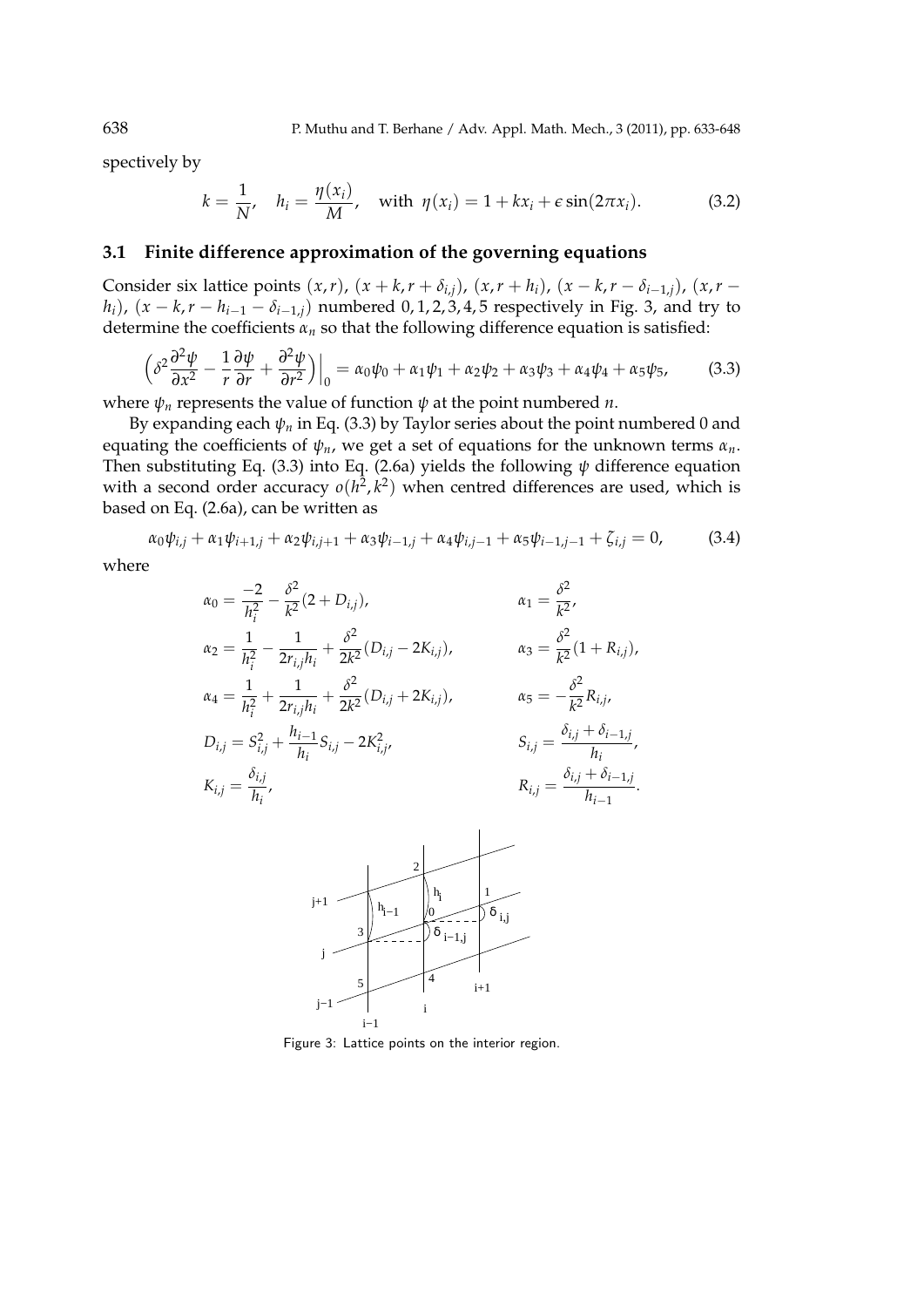Substituting Eq. (3.3) into Eq. (2.6b), we obtain a difference equation with respect to *ζ*. The approximations to the derivatives *∂ζ*/*∂x* and *∂ζ*/*∂r* are carried out by applying the up-wind difference technique, which is superior in stability for non-linear terms and is fast in convergence of the calculation [10]. We set

$$
\beta = \psi_1 - \psi_3, \qquad \gamma = \psi_2 - \psi_4,
$$

and decide the stream direction from signs of  $\beta$  and  $\gamma$ . Then, to assure the dominance of the coefficient of  $\omega_0$ , the center point numbered 0 and the points in the up-stream are used in the difference approximations to *∂ζ*/*∂x* and *∂ζ*/*∂r*. Then we obtain

$$
\frac{\partial \zeta}{\partial x}\Big|_{0} = \frac{1}{k} \Big( \zeta_{0} - \zeta_{3} - (\zeta_{2} - \zeta_{0}) \frac{\delta_{i-1,j}}{h_{i}} \Big), \qquad \frac{\partial \zeta}{\partial r}\Big|_{0} = \frac{\zeta_{2} - \zeta_{0}}{h_{i}}, \qquad \beta \ge 0, \ \gamma \ge 0,
$$
\n
$$
\frac{\partial \zeta}{\partial x}\Big|_{0} = \frac{1}{k} \Big( \zeta_{1} - \zeta_{0} - (\zeta_{2} - \zeta_{0}) K_{i,j} \Big), \qquad \frac{\partial \zeta}{\partial r}\Big|_{0} = \frac{\zeta_{2} - \zeta_{0}}{h_{i}}, \qquad \beta \ge 0, \ \gamma < 0,
$$
\n
$$
\frac{\partial \zeta}{\partial x}\Big|_{0} = \frac{1}{k} \Big( \zeta_{0} - \zeta_{3} - (\zeta_{0} - \zeta_{4}) \frac{\delta_{i-1,j}}{h_{i}} \Big), \qquad \frac{\partial \zeta}{\partial r}\Big|_{0} = \frac{\zeta_{0} - \zeta_{4}}{h_{i}}, \qquad \beta < 0, \ \gamma \ge 0,
$$
\n
$$
\frac{\partial \zeta}{\partial x}\Big|_{0} = \frac{1}{k} \Big( \zeta_{1} - \zeta_{0} - (\zeta_{0} - \zeta_{4}) K_{i,j} \Big), \qquad \frac{\partial \zeta}{\partial r}\Big|_{0} = \frac{\zeta_{0} - \zeta_{4}}{h_{i}}, \qquad \beta < 0, \ \gamma < 0.
$$

Consequently, the *ζ* difference equations are obtained as follows:

$$
\beta_0 \zeta_{i,j} + \beta_1 \zeta_{i+1,j} + \beta_2 \zeta_{i,j+1} + \beta_3 \zeta_{i-1,j} + \beta_4 \zeta_{i,j-1} + \beta_5 \zeta_{i-1,j-1} = 0,
$$
 (3.5)

where

$$
\beta_0 = r_{i,j}\alpha_0 + \frac{\delta R_e}{4kh_i} \Big( -|\beta| - |\gamma| + \text{sgn}(\beta)\text{sgn}(\gamma) \frac{1}{2}\gamma T_{i,j} - \frac{2h_i}{r_{i,j}} \Big( \beta - \gamma \frac{1}{2}S_{i,j} \Big) \Big),
$$
  
\n
$$
\beta_1 = r_{i,j}\alpha_1 + \frac{\delta R_e}{4kh_i} \gamma \big( H(\gamma) - 1 \big),
$$
  
\n
$$
\beta_2 = r_{i,j}\alpha_2 + \frac{\delta R_e}{4kh_i} \Big( |\beta| - \text{sgn}(\beta)\text{sgn}(\gamma) \frac{1}{2}\gamma T_{i,j} \Big) H(\beta),
$$
  
\n
$$
\beta_3 = r_{i,j}\alpha_3 + \frac{\delta R_e}{4kh_i} \gamma H(\gamma),
$$
  
\n
$$
\beta_4 = r_{i,j}\alpha_4 + \frac{\delta R_e}{4kh_i} \Big( -|\beta| + \text{sgn}(\beta)\text{sgn}(\gamma) \frac{1}{2}\gamma T_{i,j} \Big) (H(\beta) - 1),
$$
  
\n
$$
\beta_5 = r_{i,j}\alpha_5,
$$
  
\n
$$
H(x) = \begin{cases} 1, & \text{if } x \ge 0, \\ 0, & \text{if } x < 0, \end{cases}
$$
sgn(x) = 
$$
\begin{cases} 1, & \text{if } x > 0, \\ 0, & \text{if } x = 0, \\ -1, & \text{if } x < 0, \end{cases}
$$
 and  $T_{i,j} = \frac{\delta_{i,j} - \delta_{i-1,j}}{h_i}.$ 

#### **3.2 Finite difference approximation on the boundaries**

In this section, we develop difference approximations to Eq. (2.6a) on the boundaries. We consider the four points on and near the boundary AB, numbered 0, 1, 2, 3 respectively, as shown in Fig. 4, and try to determine the coefficients *an*,

$$
\left(\delta^2 \frac{\partial^2 \psi}{\partial x^2} - \frac{1}{r} \frac{\partial \psi}{\partial r} + \frac{\partial^2 \psi}{\partial r^2}\right)\Big|_0 = a_0 \psi_0 + a_1 \psi_1 + a_2 \psi_2 + a_3 \psi_3 + a_4 \left(-\frac{1}{r^2} \frac{\partial \psi}{\partial r} + \frac{1}{r} \frac{\partial^2 \psi}{\partial r^2}\right)\Big|_0.
$$
 (3.6)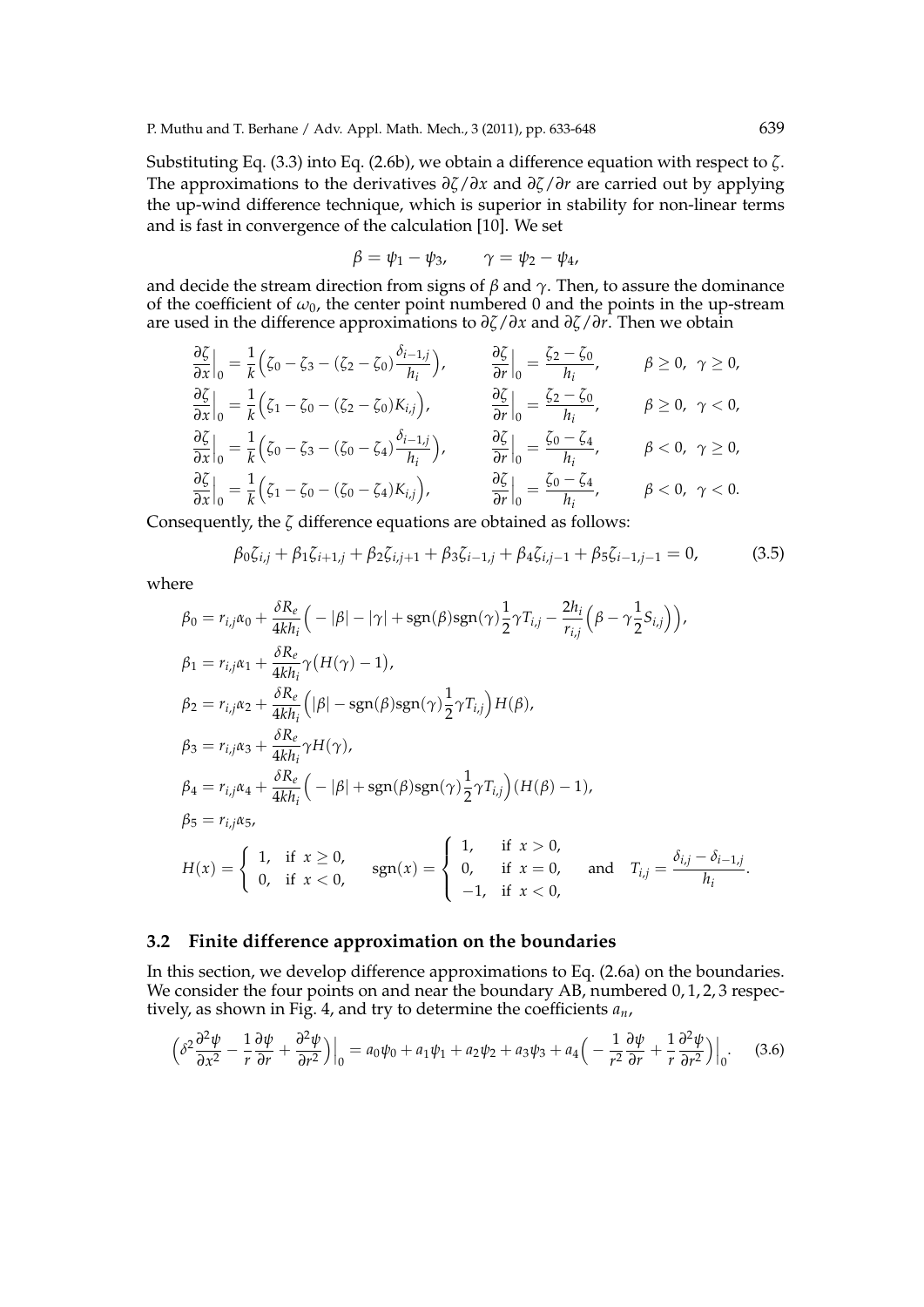

Figure 4: Lattice points on the boundaries.

Similar to the method used to find  $\alpha_n$ , we can easily obtain a difference equation on the boundary AB. Applying the boundary equation (3.1) to this difference equation *ζi*,*<sup>j</sup>* on AB is found as

$$
\zeta_{i,j} = 0, \quad \text{on AB } (i = 2, \cdots, N, j = 1).
$$
 (3.7)

Similarly on and near the boundaries BC, CD, AD, we consider the five points shown in Fig. 4. Then the difference equations are approximated by using  $\psi$  at these five points and *∂ψ*/*∂x* or *∂ψ*/*∂r* at the point numbered 0. At the points A, B, C, D, we consider the four points shown in Fig. 4. Then the difference equations are approximated by using *ψ* at these four points and *∂ψ*/*∂x* and *−r <sup>−</sup>*2*∂ψ*/*∂r* + *r <sup>−</sup>*1*∂* <sup>2</sup>*ψ*/*∂r* <sup>2</sup> at the point numbered 0. By applying the boundary conditions  $(3.1)$  to these difference equations, *ζi*,*<sup>j</sup>* on each boundary can be expressed as

$$
\zeta_{i,j} = b_0 \psi_{i,j} + b_1 \psi_{i,j-1} + b_2 \psi_{i+1,j} + b_3 \psi_{i+2,j} + b_4 \psi_{i,j+1}, \quad \text{on AD} \ \ (i = 1, j = 2, \cdots, M), \tag{3.8}
$$

where

$$
b_0 = \frac{2}{h_1^2} + \frac{\delta^2}{k^2} \left[ \frac{S_{2,j} + K_{2,j}}{T_{2,j}} + K_{1,j} R_{2,j} \right], \qquad b_2 = -2 \frac{\delta^2}{k^2} \frac{S_{2,j}}{T_{2,j}}, \qquad (3.9a)
$$

$$
b_1 = \frac{-1}{h_1^2} - \frac{1}{2r_{1,j}h_1} - \frac{\delta^2}{2k^2} K_{1,j} R_{2,j} \left[ \frac{h_1}{h_2} \frac{1}{T_{2,j}} + 1 \right], \qquad b_3 = \frac{\delta^2}{k^2} \frac{h_1}{h_2} \frac{K_{1,j}}{T_{2,j}},
$$
(3.9b)

$$
b_4 = \frac{-1}{h_1^2} + \frac{1}{2r_{1,j}h_1} - \frac{\delta^2}{2k^2} K_{1,j} R_{2,j} \left[ 1 - \frac{h_1}{h_2} \frac{1}{T_{2,j}} \right],
$$
(3.9c)

$$
\zeta_{i,j} = c_0 \psi_{i,j} + c_1 \psi_{i,j+1} + c_2 \psi_{i-1,j} + c_3 \psi_{i-2,j} \n+ c_4 \psi_{i,j-1}, \quad \text{on BC} \ \ (i = N+1, j = 2, \cdots, M),
$$
\n(3.9d)

where

$$
c_0 = \frac{2}{h_{N+1}^2} + \frac{\delta^2}{k^2} \Big[ -\frac{h_{N-1}}{h_N} \Big( \frac{R_{N,j} + K_{N-1,j}}{T_{N,j}} \Big) + \Big( \frac{h_N}{h_{N+1}} \Big)^2 K_{N,j} S_{N,j} \Big],
$$
(3.10a)

$$
c_1 = \frac{-1}{h_{N+1}^2} + \frac{1}{2r_{N+1,j}h_{N+1}} - \frac{\delta^2}{2k^2} \frac{h_N}{h_{N+1}} K_{N,j} S_{N,j} \left[ \frac{h_N}{h_{N+1}} - \frac{1}{T_N} \right],
$$
(3.10b)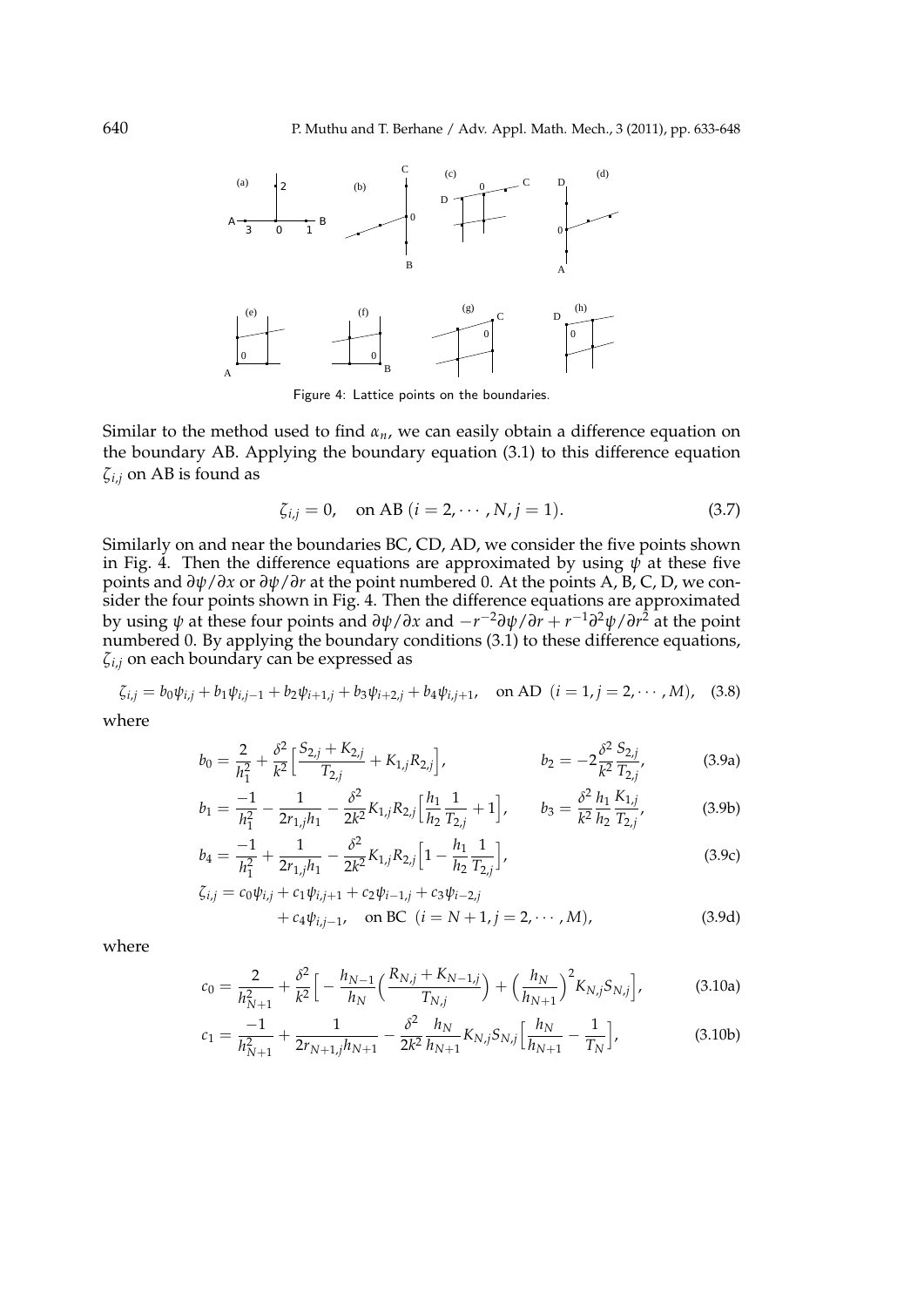P. Muthu and T. Berhane / Adv. Appl. Math. Mech., 3 (2011), pp. 633-648 641

$$
c_2 = 2\frac{\delta^2}{k^2} \frac{S_{N,j}}{T_{N,j}}, \qquad c_3 = -\frac{\delta^2}{k^2} \frac{K_{N,j}}{T_{N,j}},
$$
(3.10c)

$$
c_4 = \frac{-1}{h_{N+1}^2} - \frac{1}{2r_{N+1,j}h_{N+1}} - \frac{\delta^2}{2k^2} \frac{h_N}{h_{N+1}} K_{N,j} S_{N,j} \left[ \frac{h_N}{h_{N+1}} + \frac{1}{T_N} \right],
$$
(3.10d)

$$
\zeta_{i,j} = e_1 \psi_{i,j} + e_2 \psi_{i-1,j} + e_3 \psi_{i-1,j-1} + e_4 \psi_{i,j-1} \n+ e_5 \psi_{i+1,j}, \quad \text{on CD} \ \ (i = 2, \cdots, N, j = M+1),
$$
\n(3.10e)

where

$$
e_{1} = \frac{2}{h_{i}^{2}} + \frac{\delta^{2}}{k^{2}}(2 + D_{i,M+1}) + \frac{2\delta}{h_{i}k} - \frac{\delta}{r_{i,j}k} + \frac{\delta^{3}}{k^{3}}(h_{i}D_{i,M+1} - 2\delta_{i,M+1})(k_{1} + A\cos(2\pi x))\frac{\delta_{i,M+1} + \delta_{i-1,M+1}}{\delta_{i-1,M+1} - \delta_{i,M+1}},
$$
  
\n
$$
e_{2} = -\frac{\delta^{2}}{k^{2}}(1 + R_{i,M+1}) - \frac{2\delta}{h_{i}k} + \frac{\delta}{r_{i,j}k} - \frac{\delta^{3}}{k^{3}}(h_{i}D_{i,M+1} - 2\delta_{i,M+1})(k_{1} + A\cos(2\pi x))\frac{\delta_{i,M+1}}{\delta_{i-1,M+1} - \delta_{i,M+1}},
$$
  
\n
$$
e_{3} = \frac{\delta^{2}}{k^{2}}R_{i,M+1}, \qquad e_{4} = -\frac{2}{h_{i}^{2}} - \frac{\delta^{2}}{k^{2}}D_{i,M+1},
$$
  
\n
$$
e_{5} = -\frac{\delta^{2}}{k^{2}} - \frac{2\delta}{h_{i}k} + \frac{\delta}{r_{i,j}k} - \frac{\delta^{3}}{k^{3}}(h_{i}D_{i,M+1} - 2\delta_{i,M+1})(k_{1} + A\cos(2\pi x))\frac{\delta_{i-1,M+1}}{\delta_{i-1,M+1} - \delta_{i,M+1}}.
$$

At the corner points

$$
\zeta_{i,j} = 0, \qquad \text{on A } (i = 1, j = 1), \qquad (3.11a)
$$

$$
\zeta_{i,j} = 0, \qquad \text{on } B \ (i = N + 1, j = 1), \qquad (3.11b)
$$

$$
\zeta_{i,j} = d_0 \psi_{i,j} + d_1 \psi_{i,j-1} + d_2 \psi_{i+1,j-1} + d_3 \psi_{i+1,j}, \quad \text{on } D \ (i = 1, j = M+1), \quad (3.11c)
$$

where

$$
d_0 = \frac{2}{h_i^2} + 2\frac{\delta^2}{k^2} \Big( 1 - \frac{h_2}{h_1} K_{1,M+1} + K_{1,M+1}^2 \Big), \quad d_1 = \frac{-2}{h_i^2} - 2\frac{\delta^2}{k^2} K_{1,M+1} \Big( K_{1,M+1} - \frac{h_2}{h_1} \Big), \quad (3.12a)
$$

$$
d_2 = -2\frac{\delta^2}{k^2} \frac{h_1}{h_2} K_{1,M+1}, \qquad d_3 = 2\frac{\delta^2}{k^2} \left( K_{1,M+1} \frac{h_1}{h_2} - 1 \right), \tag{3.12b}
$$

$$
\zeta_{i,j} = f_1 \psi_{i,j} + f_2 \psi_{i,j-1} + f_3 \psi_{i-1,j-1} + f_4 \psi_{i-1,j}, \quad \text{on } C \ (i = N+1, j = M+1),
$$
 (3.12c)

where

$$
f_1 = \frac{2}{h_{N+1}^2} + 2\frac{\delta^2}{k^2} \Big( 1 + \frac{h_N^2}{h_{N+1}^2} K_{N,M+1} (1 + K_{N,M+1}) \Big), \quad f_3 = 2\frac{\delta^2}{k^2} K_{N,M+1},
$$
  

$$
f_2 = -\frac{2}{h_{N+1}^2} - 2\frac{\delta^2}{k^2} \frac{h_N^2}{h_{N+1}^2} K_{N,M+1} (1 + K_{N,M+1}), \quad f_4 = -2\frac{\delta^2}{k^2} (1 + K_{N,M+1}).
$$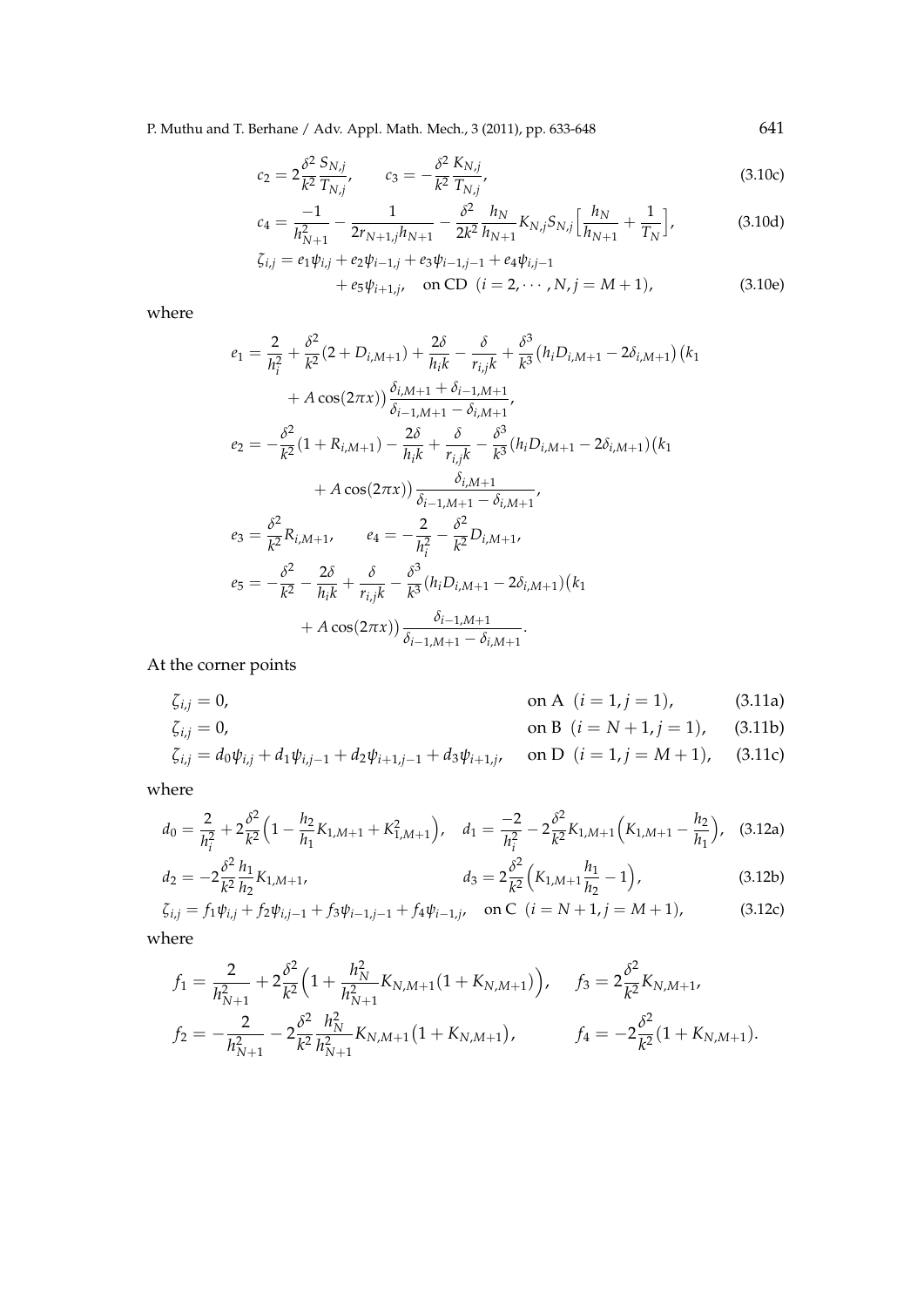

Figure 5: Lattice points on the boundaries.

Finally, when we consider the three points on and near the boundary AB shown by Fig. 5, the derivatives of  $\psi$  can be approximated by

$$
-\frac{1}{r^2}\frac{\partial\psi}{\partial r}+\frac{1}{r}\frac{\partial^2\psi}{\partial r^2}=\frac{1}{2h_ir^2}(\psi_2-4\psi_1+3\psi_0).
$$

Then, by using the boundary condition (3.1), we obtain

$$
\psi_{i,j} = \frac{1}{4} \psi_{i,j+1}, \quad \text{on AB} \ \ (i = 2, \cdots, N, j = 2). \tag{3.13}
$$

Similarly the following formulas are obtained for other boundaries.

$$
\psi_{i,j} = \frac{\delta_{i,j}\psi_{i-1,j} + \delta_{i-1,j}\psi_{i+1,j}}{\delta_{i-1,j} + \delta_{i,j}}, \qquad \text{on AD } (i = 2, j = 2, \cdots, M), \qquad (3.14a)
$$

$$
\psi_{i,j} = \frac{\delta_{N,j}\psi_{i-1,j} + \delta_{N-1,j}\psi_{i+1,j}}{\delta_{N-1,j} + \delta_{N,j}}, \quad \text{on BC } (i = N, j = 2, \cdots, M), \quad (3.14b)
$$

$$
\psi_{i,j} = \frac{1}{4} \left( 3\psi_{i,j+1} + \psi_{i,j-1} - 2h_i \delta(k_1) + A \cos(2\pi x) \right) f_0,
$$
 on DC  $(i = 2, \dots, N, j = M)$ , (3.14c)

where

$$
f_0 = \frac{((\delta_{i,M+1} + \delta_{i-1,M+1})\psi_{i,j+1} - \delta_{i,M+1}\psi_{i-1,j+1} - \delta_{i-1,M+1}\psi_{i+1,j+1})}{k(\delta_{i,M+1} - \delta_{i-1,M+1})}.
$$

The computational procedure to calculate  $\psi$  and  $\zeta$  on the region ABCD and the values of parameters related to SOR method are similar to the one given by Takabatake and Ayukawa [10].

Now, the nondimensional pressure  $p(x, r)$  can be obtained by using Eq. (2.1b) and *ψ* which is found by difference approximation. It is given as

$$
p(x,r) = \delta \frac{\partial u}{\partial x} + \frac{1}{\delta} \int \frac{\partial^2 u}{\partial r^2} dx + \frac{1}{\delta} \int \frac{1}{r} \frac{\partial u}{\partial r} dx - \frac{R_e}{2} \Big( \int u \frac{\partial u}{\partial x} dx + \int v \frac{\partial u}{\partial y} dx \Big). \tag{3.15}
$$

The mean pressure is given as

$$
\bar{p}(x) = \frac{1}{\pi \eta^2(x)} \int_0^{\eta(x)} 2\pi r p(x, r) dr.
$$
 (3.16)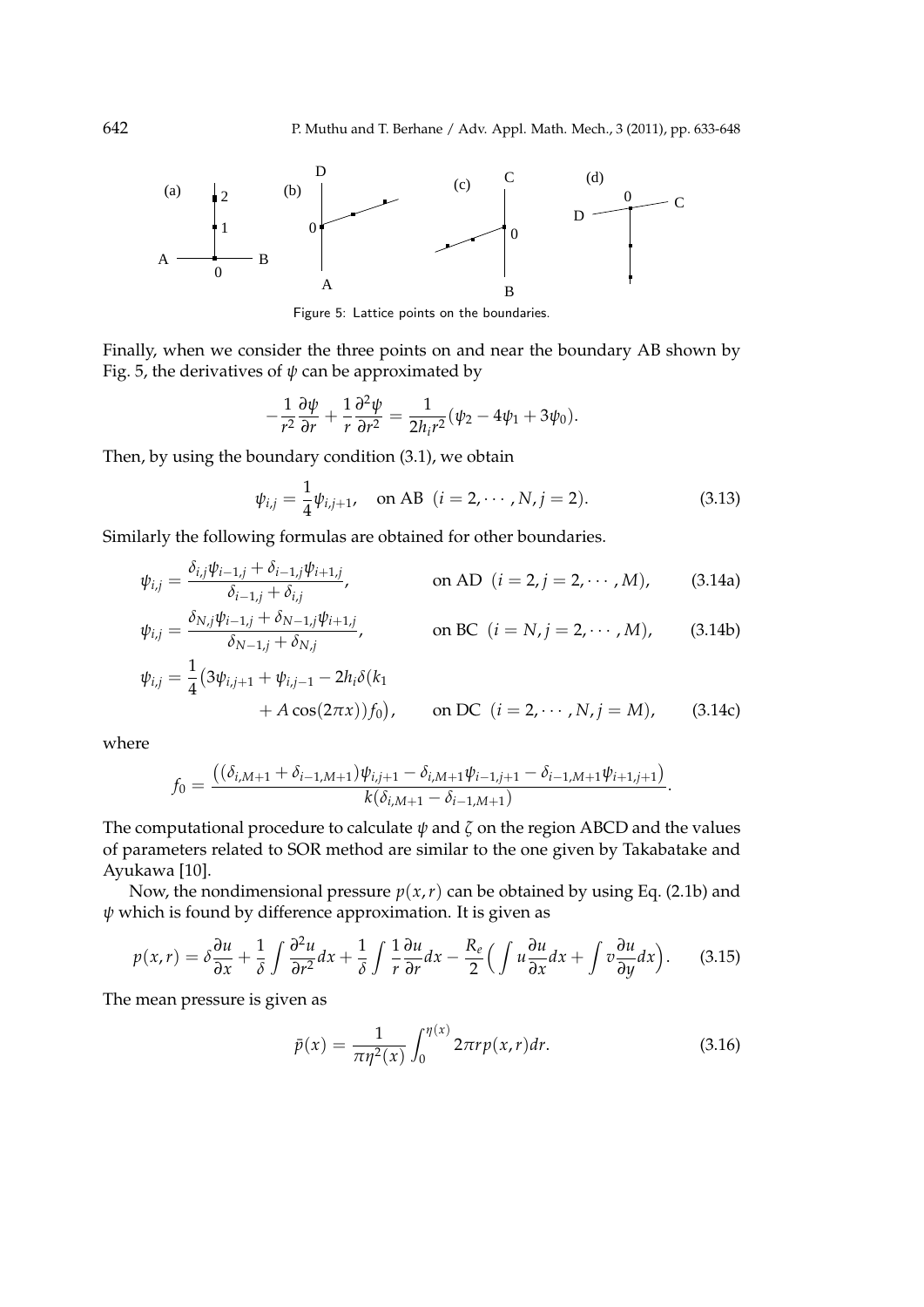P. Muthu and T. Berhane / Adv. Appl. Math. Mech., 3 (2011), pp. 633-648 643

Further, the mean pressure drop between  $x = 0$  and  $x = x_0$  is calculated using

$$
\Delta \bar{p}(x_0) = \bar{p}(0) - \bar{p}(x_0).
$$
\n(3.17)

### **4 Results and discussion**

In the present calculation, the integral numbers of meshes are set as  $M = N = 15$ . First, we performed the calculation for the velocity profile and compared with the analytical results based upon the perturbation method. They were in good agreement and are given in Fig. 6(a) and (b). It is found that the maximum difference between the two approaches is 2.2  $\times$   $10^{-1}$ .

In order to assess the effects of grid dependence on the numerical solution, computations are conducted on two sets of grids, i.e., 15 *×* 15 and 16 *×* 16 cell meshes. Fig. 7 compares the computed mean pressure drop variation in the axial direction obtained by using the numerical method on these grids and shows the effect of grid size on the computed results. As the differences are negligible most of the computations reported from this point onwards are done using the  $15 \times 15$  grid size.

The objective of this analysis is to study the behavior of an incompressible fluid flow through a tube of converging/diverging and slowly varying cross-section with



Figure 6: (a) Comparison of transverse velocity between Analytical method and numerical approach (*α* = 2.0); (b) Comparison of transverse velocity for between Analytical method and numerical approach (*α* = 1.5).



Figure 7: Grid dependence studies on two set of grids.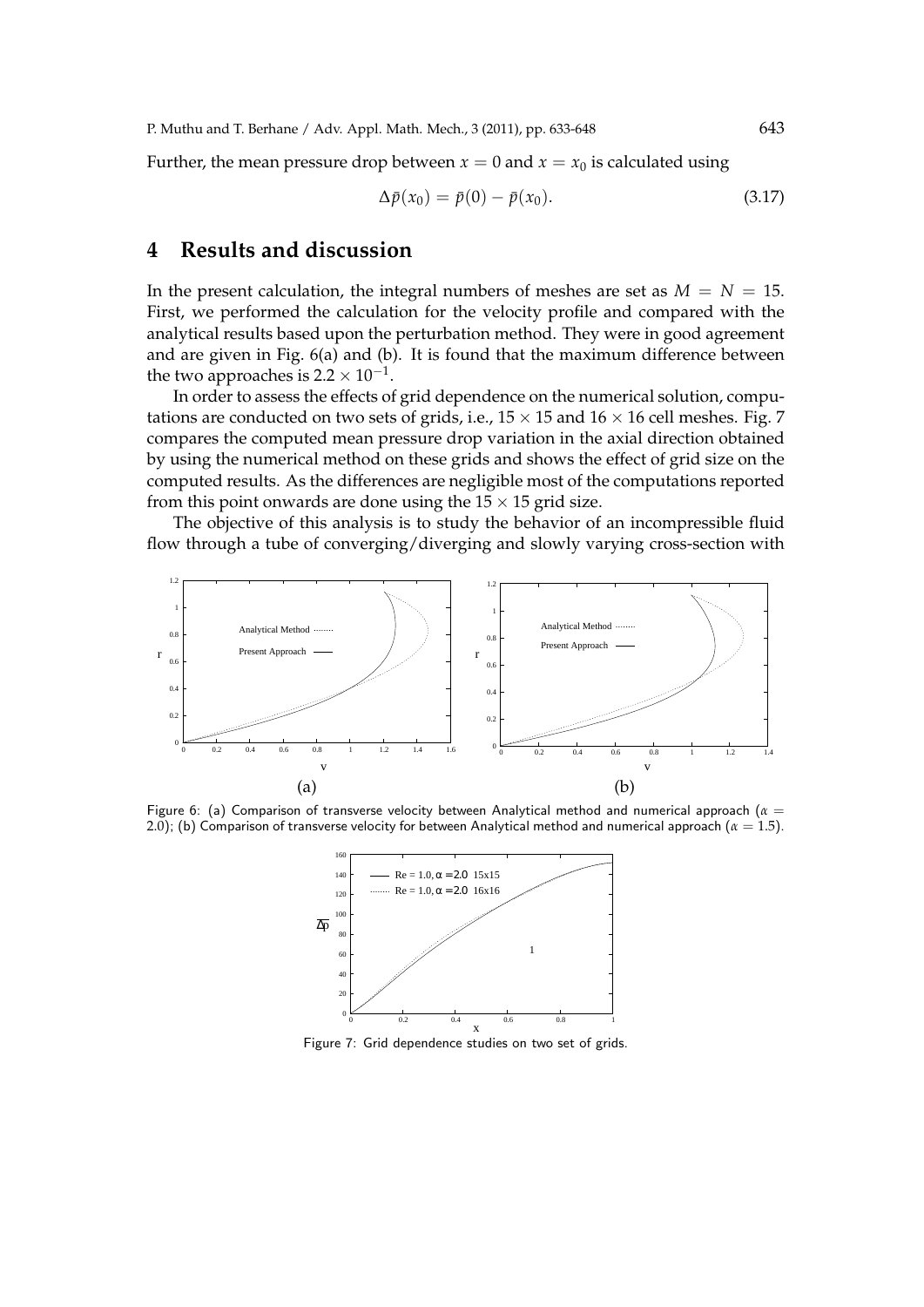absorbing walls by numerical approach. It may be recalled that *k* characterize the slope of the converging/diverging wavy walls.  $k = 1.0$  represents a diverging tube, *k* = 0 represents a normal (sinusoidal) tube and *k* = *−*1.0 represents a converging tube.  $\epsilon$  and  $\alpha$  represents amplitude and reabsorption coefficient of wavy walls.

We discuss the effects of these parameters on the radial velocity  $(v(x, r))$ , mean pressure drop ( $\Delta \bar{p}(x)$ ) and stream function  $\psi(x,r)$ . In all our numerical calculations, the following parameters are fixed as  $A = 0.0628$ ,  $\delta = 0.1$  and  $\epsilon = 0.1$ .

#### **4.1 The velocity** *v*

The velocity field can be obtained from difference approximation of the stream function. In this section, we discuss the effects of the slope parameter (*k*), reabsorption coefficient (*α*) and Reynolds number on the radial velocity.

The effect of slope parameter (*k*) on the radial velocity is shown in Fig. 8. The velocity is more for divergent tube than the normal (sinusoidal) tube, and it is less for convergent tube than the other two. Fig. 9 illustrates the effect of Reynolds number on the velocity *v* versus *r*. As shown, the Reynolds number produces significant influence on the radial velocity. As  $R_e$  increases from 1 to 5, the velocity increases and the point where the velocity attains its maximum decreases from  $\approx$  0.6 to  $\approx$  0.4.

The effect of reabsorption coefficient  $\alpha$  is presented in the Figs. 10(a), (b) and (c). It



Figure 8: Distribution of transverse velocity (*v*) with *y* ( $Re = 1.0$ ,  $\alpha = 1.0$ ,  $x = 0.2$ ).



Figure 9: Distribution of transverse velocity (*v*) with  $y$  ( $k = 0.1$ ,  $\alpha = 1.0$ ,  $x = 0.2$ ).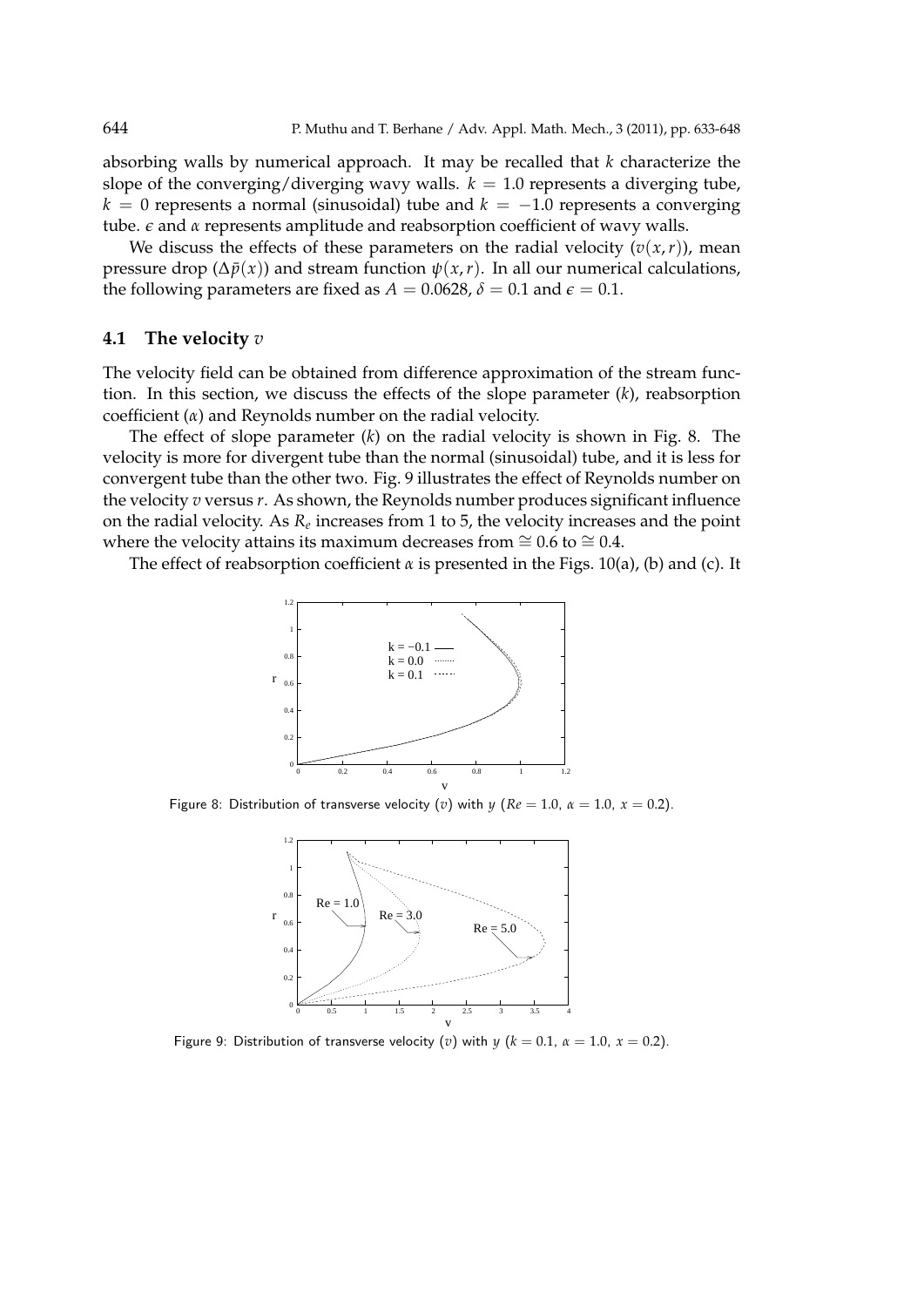



Figure 10: (a) Distribution of transverse velocity (*v*) with *y* ( $k = 0.1$ ,  $Re = 1.0$ ,  $x = 0.2$ ); (b) Distribution of transverse velocity (*v*) with  $y$  ( $k = 0.0$ ,  $Re = 1.0$ ,  $x = 0.2$ ); (c) Distribution of transverse velocity (*v*) with *y* (*k* = *−*0.1, *Re* = 1.0, *x* = 0.2).



Figure 11: (a) Distribution of mean pressure drop  $\Delta \bar{p}$  with *x* (*k* = 0.1, *Re* = 1.0); (b) Distribution of mean pressure drop  $\Delta \bar{p}$  with *x* (*k* = 0.0, *Re* = 1.0); (c) Distribution of mean pressure drop ∆*p*¯ with *x* (*k* = *−*0.1, *Re* = 1.0).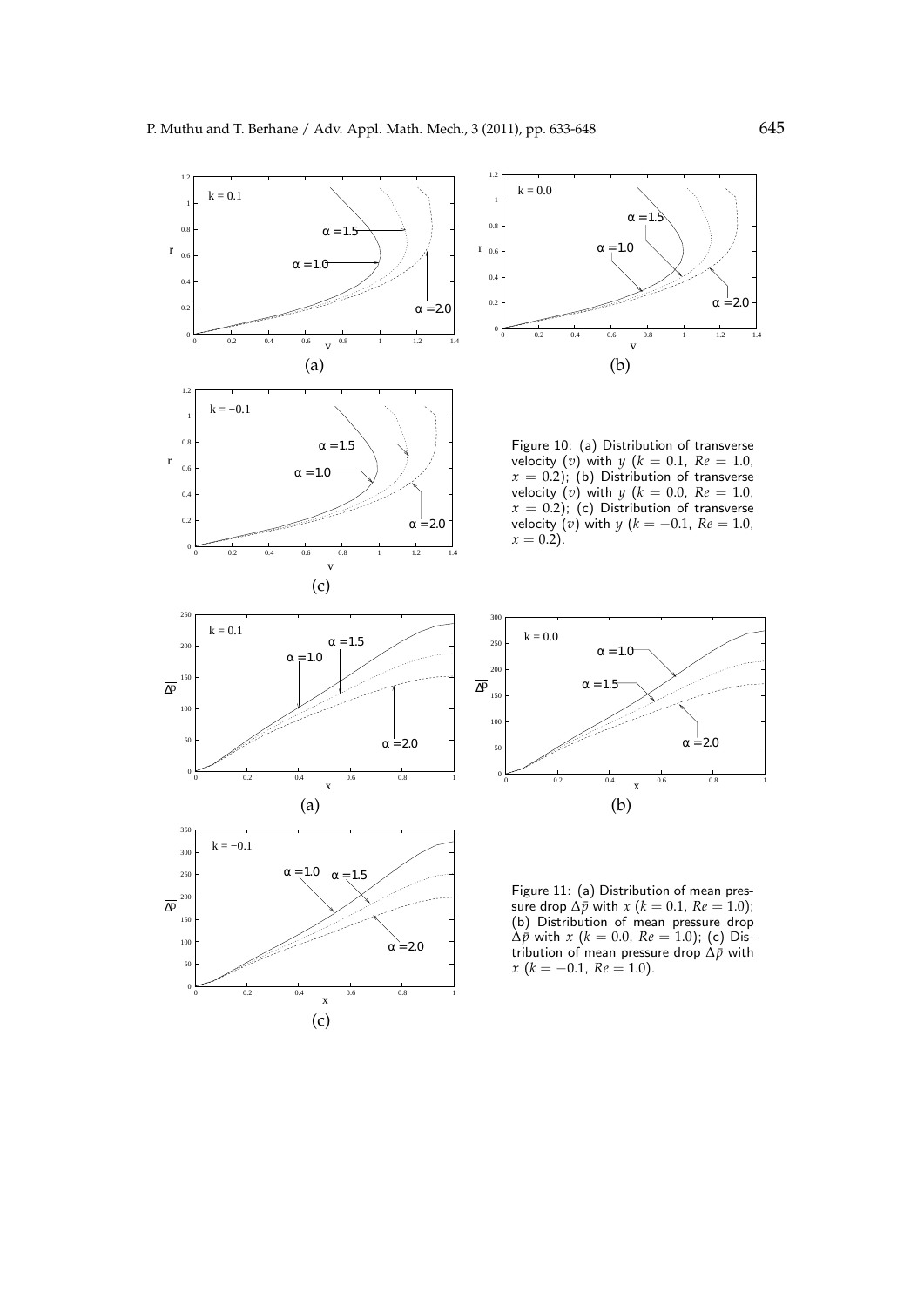

Figure 12: Distribution of mean pressure drop  $\Delta \bar{p}$  with *x* ( $Re = 1.0$ ,  $\alpha = 1.5$ ).



Figure 13: Distribution of mean pressure drop  $\Delta \bar{p}$  with *x* ( $k = 0.1$ ,  $\alpha = 1.5$ ).

can be observed from the figures that as *α* increases, the transverse velocity of the flow increases for all cases (converging, normal, and diverging tubes).

#### **4.2** Mean pressure drop ∆ $\bar{p}$

The values of the mean pressure drop (Eq. (3.17)) over the length of the tube are calculated for different values of *k*, *R<sup>e</sup>* and *α*. As shown, in Figs. 11(a), (b) and (c), when the reabsorption coefficient  $\alpha$  increases, the mean pressure drop decrease for all three forms of the tube (convergent, normal and divergent tubes). Fig. 12 displays the effect of slope parameter *k* to mean pressure drop. We can notice that ∆*p*¯ is less for the divergent tube than the normal or convergent tubes, and it is more for convergent tube than the normal/divergent tubes. Fig. 13 shows the influence of Reynolds number *Re* on  $\Delta \bar{p}$ . The value of the mean pressure drop  $\Delta \bar{p}$  decreases as *Re* increases.

#### **4.3 Stream function**

We can observe the flow behavior of the fluid by looking at the contour drawing of the stream function for various values of reabsorption coefficient *α* and for the Reynolds number *Re*. Figs. 14(a), (b) and (c) shows the effect of *α* on the flow behavior of the fluid. It can be observed that as *α* increases, the stream lines moves to the boundary because of more absorption. Figs. 14(a), (d) and (e) are showing the flow pattern when *Re* increases.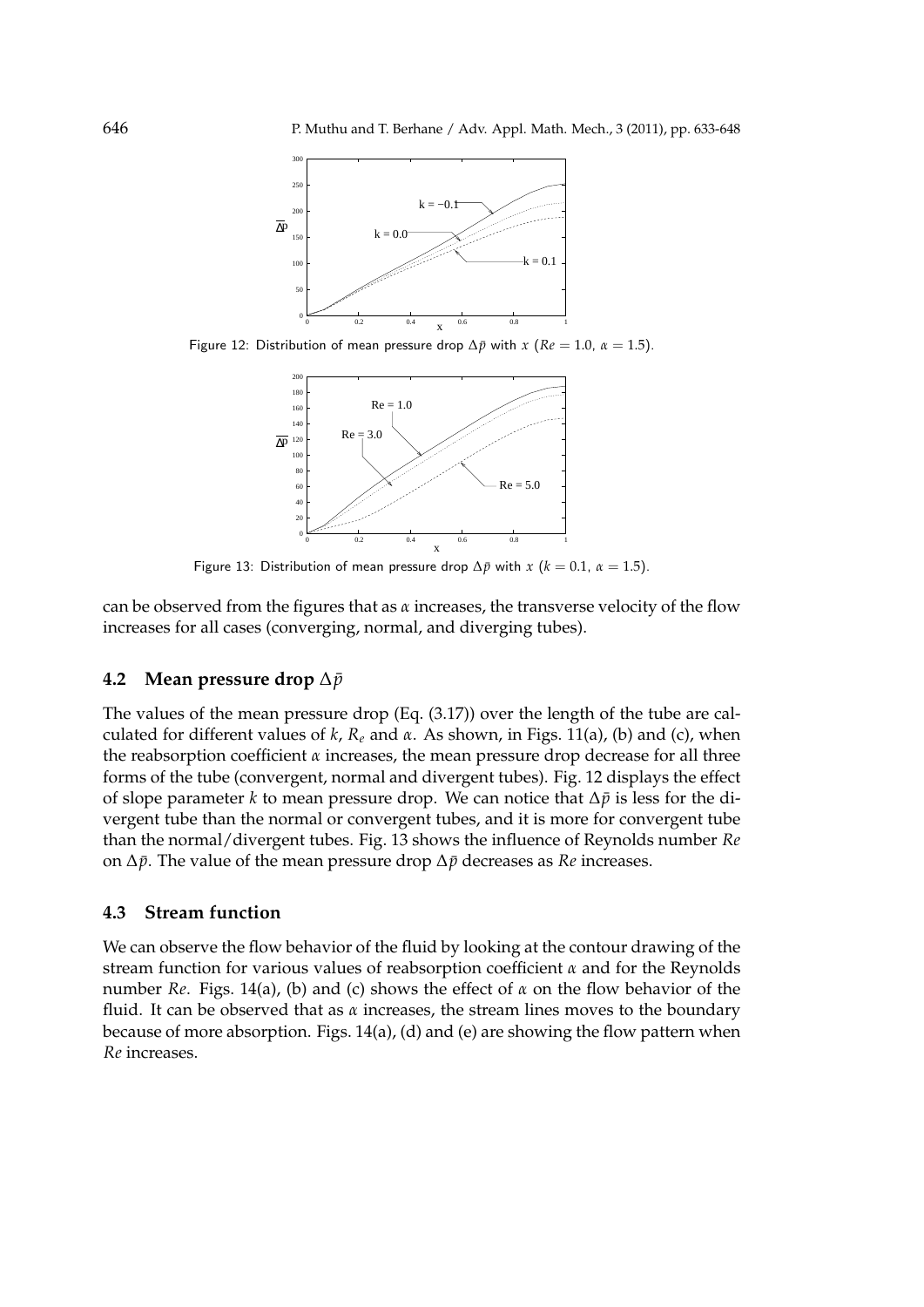

### **5 Conclusions**

In the present study, an analysis of mathematical model of incompressible fluid flow in a rigid tube of slowly varying converging/diverging walls has been presented with possible applications to the flow of fluid in renal tubules. The main contribution of this study is to use the numerical method to solve the Navier-Stock equations for an incompressible, steady, viscous flow without imposing any restriction on the parameters of the problem. The reabsorption coefficient *α*, the slope parameter *k* and the Reynolds number *Re* have the same effect on the radial velocity. As they increases, the velocity also increases. The mean pressure drop decreases for rise of reabsorption coefficient for all three forms of the tube (converging, normal (sinusoidal) and diverging